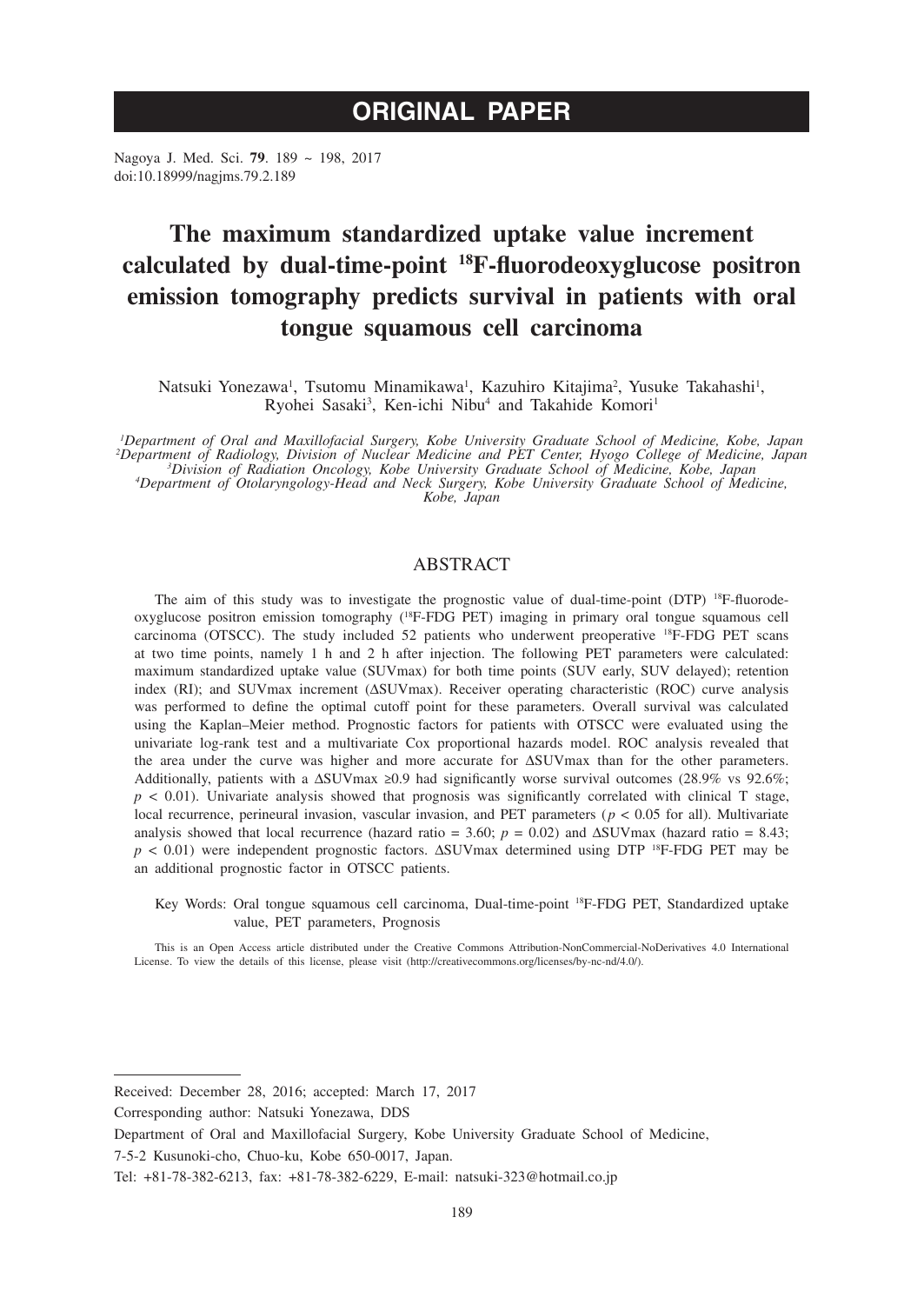## INTRODUCTION

More than 300 000 people worldwide were diagnosed with oral cavity cancer in 2012, with over  $140\ 000$  deaths from the disease.<sup>1)</sup> The tongue is the most common site of oral cancer, with the most common pathological type being squamous cell carcinoma. Despite recent advances in diagnosis and treatment, the 5-year survival rate for oral tongue squamous cell carcinoma (OTSCC) remains at approximately  $50\%$  in most countries.<sup>2,3)</sup>

 $18F$ -fluorodeoxyglucose positron emission tomography  $(^{18}F$ -FDG PET) imaging is widely used in the field of oncology. It has been applied to staging and surveillance in a variety of tumors, and is based on the analysis of tumor glucose metabolism.<sup> $4$ </sup> <sup>18</sup>F-FDG uptake is reflected in the semi-quantitative standardized uptake value (SUV) measurement. The maximum standardized uptake value (SUVmax) is a commonly used parameter for  ${}^{18}F$ -FDG PET imaging. In theory, a tumor that is more aggressive will demonstrate increased <sup>18</sup>F-FDG uptake. However, whether or not the SUVmax can predict the prognosis remains an unresolved issue. Several studies have suggested that the SUVmax is an independent prognostic factor in patients with head and neck squamous cancer,<sup>5)</sup> oral squamous cell carcinoma,<sup>6)</sup> maxillary sinus cancer,<sup>7)</sup> and other types of cancer, while other studies have demonstrated that SUVmax is not related to prognosis in patients with head and neck squamous cell carcinoma<sup>8)</sup> and OTSCC.<sup>9)</sup>

Dual-time-point (DTP) <sup>18</sup>F-FDG PET may detect malignancy more accurately than single-timepoint (STP)  $^{18}F$ -FDG PET imaging.<sup>10)</sup> The uptake and clearance of  $^{18}F$ -FDG depend on the time interval after administration, with STP <sup>18</sup>F-FDG PET generally being performed 1 h after the <sup>18</sup>F-FDG injection, while delayed-time-point imaging is performed at least 2 h after injection.<sup>11)</sup>

Recently, some studies have revealed that dynamic changes in SUVmax detected on DTP  $^{18}$ F-FDG PET imaging can predict prognosis in patients with non-small-cell lung cancer.<sup>12,13)</sup> To our knowledge, no reports have assessed the usefulness of DTP 18F-FDG PET imaging in OTSCC patients. The purpose of the present study was to determine whether pretreatment PET parameters measured from DTP 18F-FDG PET could be used as a prognostic factor in patients with OTSCC.

### MATERIALS AND METHODS

#### *Patients*

The study included 52 patients with OTSCC who underwent preoperative 18F-FDG PET between July 2006 and September 2011. None of these patients had received chemotherapy or radiation therapy before undergoing a PET scan. Patients with recurrent OTSCC and those with a distant metastasis at the time of initial diagnosis were excluded. The study was approved by the Institutional Review Board of Kobe University Hospital (No.1401) and informed consent was obtained from all patients.

#### *18F-FDG PET scans*

A whole-body PET scanner (Allegro; Philips Medical Systems) was used for the PET acquisitions. All patients fasted for at least 6 h prior to injection of 222–333 MBq (6–9 mCi) of FDG, and had blood glucose levels < 160 mg/dl at the time of injection. The patients underwent two sequential scans: an early scan at 60 minutes after injection, and a delayed scan at approximately 120 minutes. The early scan was acquired from the upper thigh to the ear, which required 9–10 bed positions, with 2.5- to 3-min acquisitions per position. The delayed scan included the neck and chest, and involved the acquisition of one or two bed positions. Transmission scans using a <sup>137</sup>Cs ring were performed for all patients to provide attenuation correction. Emission PET scans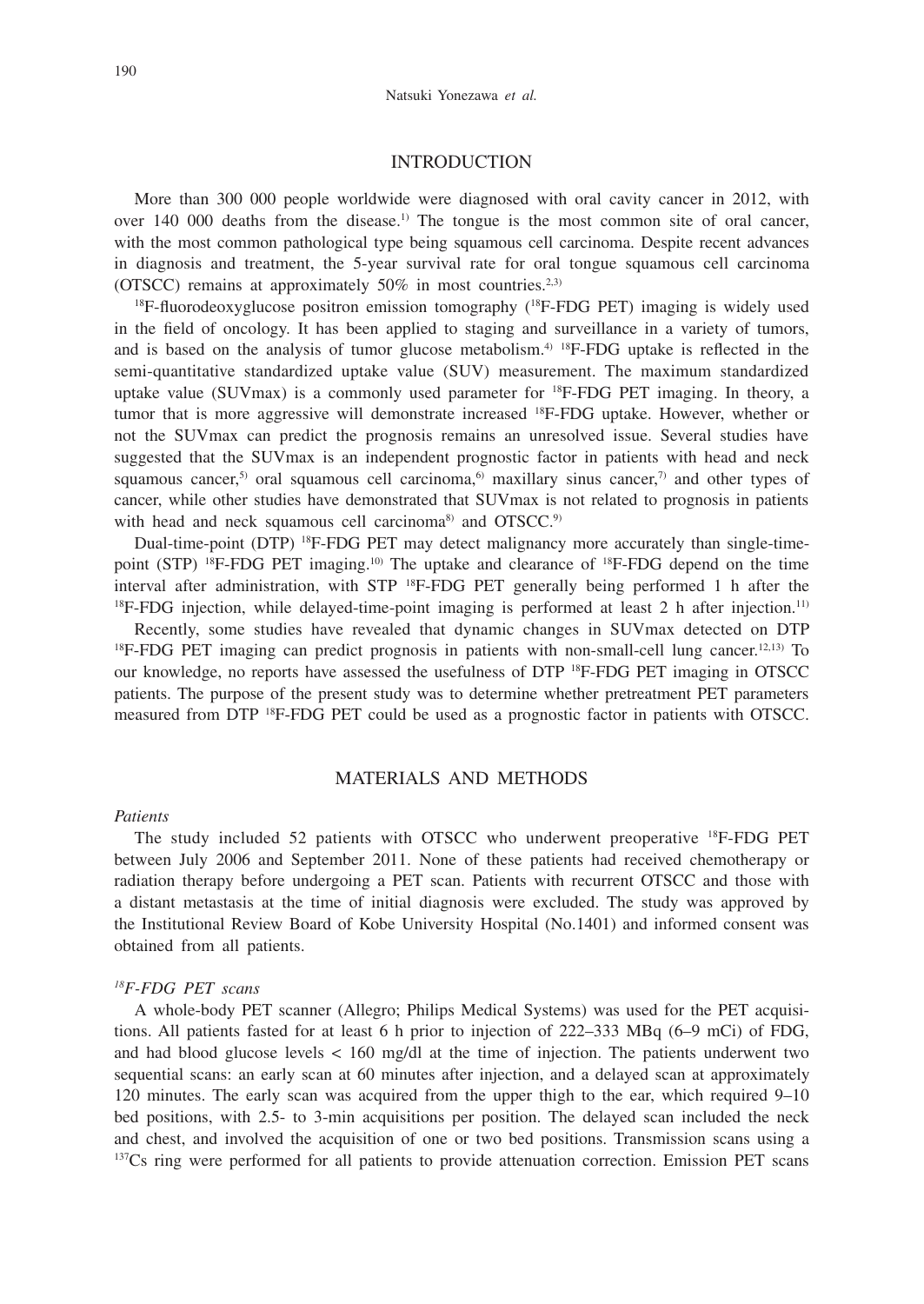191

were reconstructed using the row-action maximum-likelihood algorithm resulting in a  $128 \times 128$ matrix. After the PET scans, patients were moved to the computed tomography (CT) room and CT scans were performed at 120 kV and 80 mA. All PET and CT images were integrated using automatic image fusion software (Syntegra; SUN Microsystems).

### *Image analysis*

A nuclear medicine physician independently performed semi-quantitative evaluation of the 18F-FDG uptake. After image reconstruction, a region of interest (ROI) was drawn manually on images from the same slice levels from both the early and delayed PET scans. The SUVs were calculated from the ROIs according to the following formula: mean ROI activity (MBq/g)/ [injected dose (MBq)/body weight (g)]. The SUVmax values of the lesion ROIs were calculated for both the 1 h (SUV early) and 2 h (SUV delayed) PET acquisitions. The percentage change in the SUVmax between the two scans, designated as the retention index (RI), was calculated according to the following formula:  $[(SUV$  delayed – SUV early)/SUV early]  $\times$  100. The SUV max increment (ΔSUVmax) was calculated by subtracting SUV early from SUV delayed.

#### *Statistical analysis*

Statistical analyses were performed using SPSS statistics version 22.0 software (SPSS Inc., Chicago, IL, USA). Comparison of two independent groups was performed using the Mann-Whitney U test. ROC curve analysis was performed to define the optimal cut-off point for each PET parameter and to determine the diagnostic accuracy of overall survival (OS) rates. OS was estimated using the Kaplan–Meier method and compared using a log-rank test. Prognostic factors such as CT stage, vascular invasion, perineural invasion, local recurrence, SUV delayed, RI, and ΔSUVmax were assessed using univariate and multivariate analyses with a Cox proportional hazards model. The multivariate Cox proportional hazards model was used to identify independent risk factors affecting survival. For all analyses,  $p$  values of  $< 0.05$  were considered statistically significant.

#### RESULTS

#### *Patient characteristics*

The demographics and clinical characteristics of the 52 patients are summarized in Table 1. All patients had squamous cell carcinoma of the tongue. There were 36 males and 16 females. The median age at diagnosis was 62 (range, 33–86) years. The median follow-up for the surviving patients was 46.3 (range, 4–87) months.

#### *Correlations between PET parameters and clinical factors*

Detailed data on SUV early, SUV delayed, RI and ΔSUVmax for each respective clinical factor are presented in Table 2. The median primary SUV early of the 52 patients was 5.7 (interquartile range  $[IQR] = 3.2–8.4$ ), the SUV delayed was 6.2 ( $IQR = 3.9–9.2$ ), the RI was 14.0% (IQR = 8.3%–19.6%), and the ΔSUVmax was 0.8 (IQR = 0.3–1.5). The SUV early, SUV delayed, and ΔSUVmax were higher in patients with advanced clinical T stages (T3–T4), and the presence of vascular invasion, lymphatic invasion, and perineural invasion, than they were in those with early clinical T stages (T1–T2), and the absence of vascular invasion, lymphatic invasion, and perineural invasion respectively. There was a significant difference ( $p < 0.05$ ) in clinical T stage, vascular invasion, and perineural invasion. The RIs were higher in patients with advanced clinical T stages (T3–T4), and the presence of vascular invasion, lymphatic invasion,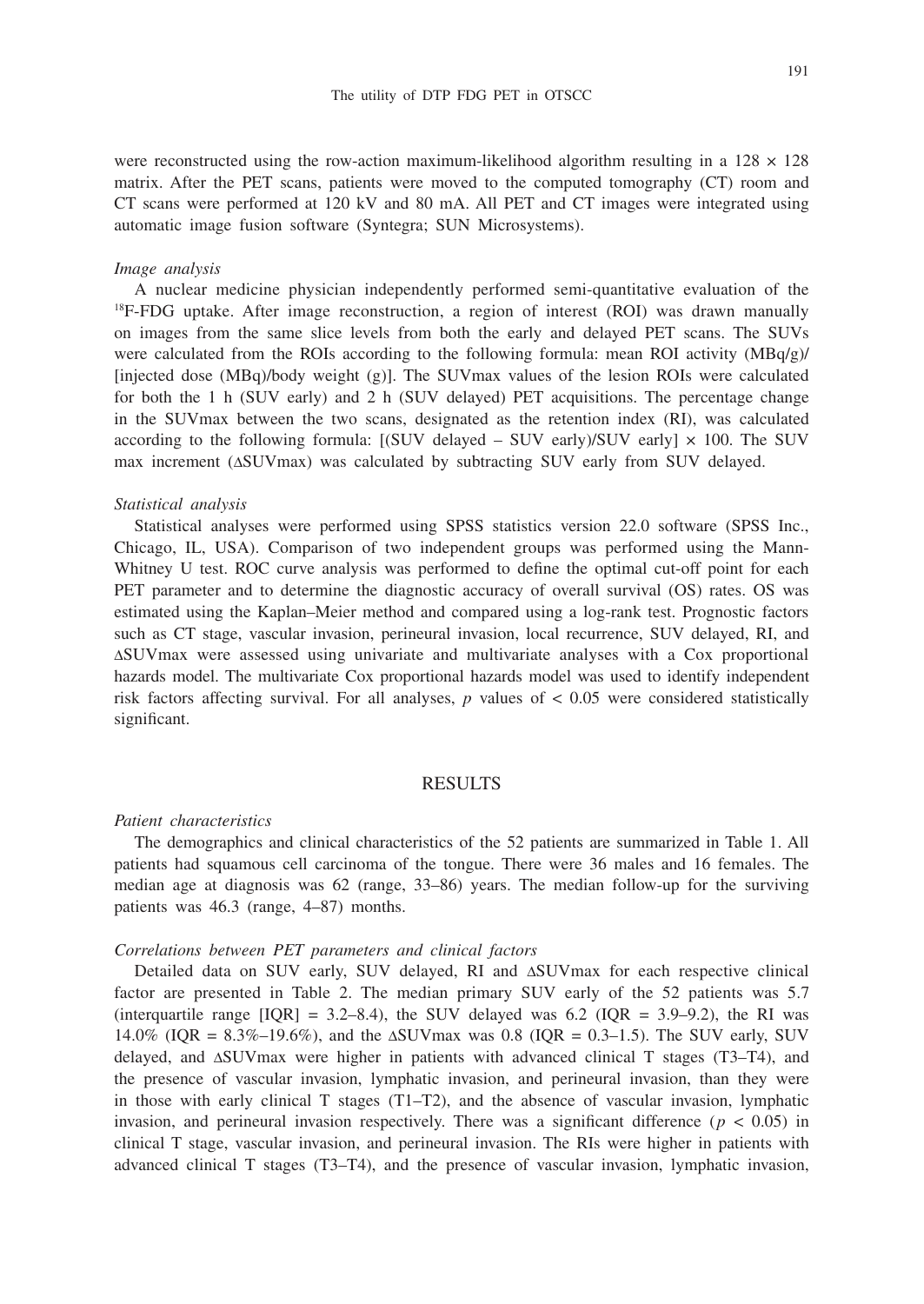| Characteristics     |                         | n                | $\%$  |
|---------------------|-------------------------|------------------|-------|
| <b>Sex</b>          | Males                   | 36               | 69.2  |
|                     | Females                 | 16               | 30.8  |
| Age                 | $<$ 65 years            | 33               | 63.5  |
|                     | $\geq 65$ years         | 19               | 36.5  |
| cT classification   | T1                      | 11               | 21.1  |
|                     | T <sub>2</sub>          | 25               | 48.1  |
|                     | T <sub>3</sub>          | 12               | 23.1  |
|                     | T <sub>4</sub>          | $\overline{4}$   | 7.7   |
| cN classification   | N <sub>0</sub>          | 31               | 59.6  |
|                     | N1                      | 11               | 21.2  |
|                     | N2a                     | $\boldsymbol{0}$ | 0.0   |
|                     | N <sub>2</sub> b        | 6                | 11.5  |
|                     | N2c                     | $\overline{4}$   | 7.7   |
|                     | N <sub>3</sub>          | $\overline{0}$   | 0.0   |
| cM classification   | $\rm M0$                | 52               | 100.0 |
|                     | M1                      | $\overline{0}$   | 0.0   |
| Vascular invasion   | Absent                  | 31               | 59.6  |
|                     | Present                 | 21               | 40.4  |
| Lymphatic invasion  | Absent                  | 25               | 48.1  |
|                     | Present                 | 27               | 51.9  |
| Perineural invasion | Absent                  | 32               | 61.5  |
|                     | Present                 | 20               | 38.5  |
| Local recurrence    | Negative                | 46               | 88.5  |
|                     | Positive                | 6                | 11.5  |
| Type of surgery     | Local resection         | 18               | 34.6  |
|                     | Local resection with ND | 34               | 65.4  |

**Table 1** Patient characteristics.

ND: neck dissection

and perineural invasion, than in those with early clinical T stages (T1–T2), and the absence of vascular invasion, lymphatic invasion, and perineural invasion; however, the differences between the factors were not significantly different.

#### *ROC analysis*

Figure 1 shows the ROC curves for SUV early, SUV delayed, RI, and ΔSUVmax. We used ROC analysis to determine the optimal cut-off point of each PET parameter for use in the prediction of OS rates. ROC analysis revealed that the area under the curve of ΔSUVmax was 0.798 (SUV delayed, 0.795; SUV early, 0.783; RI, 0.703). There were no significant differences between any of these PET parameters.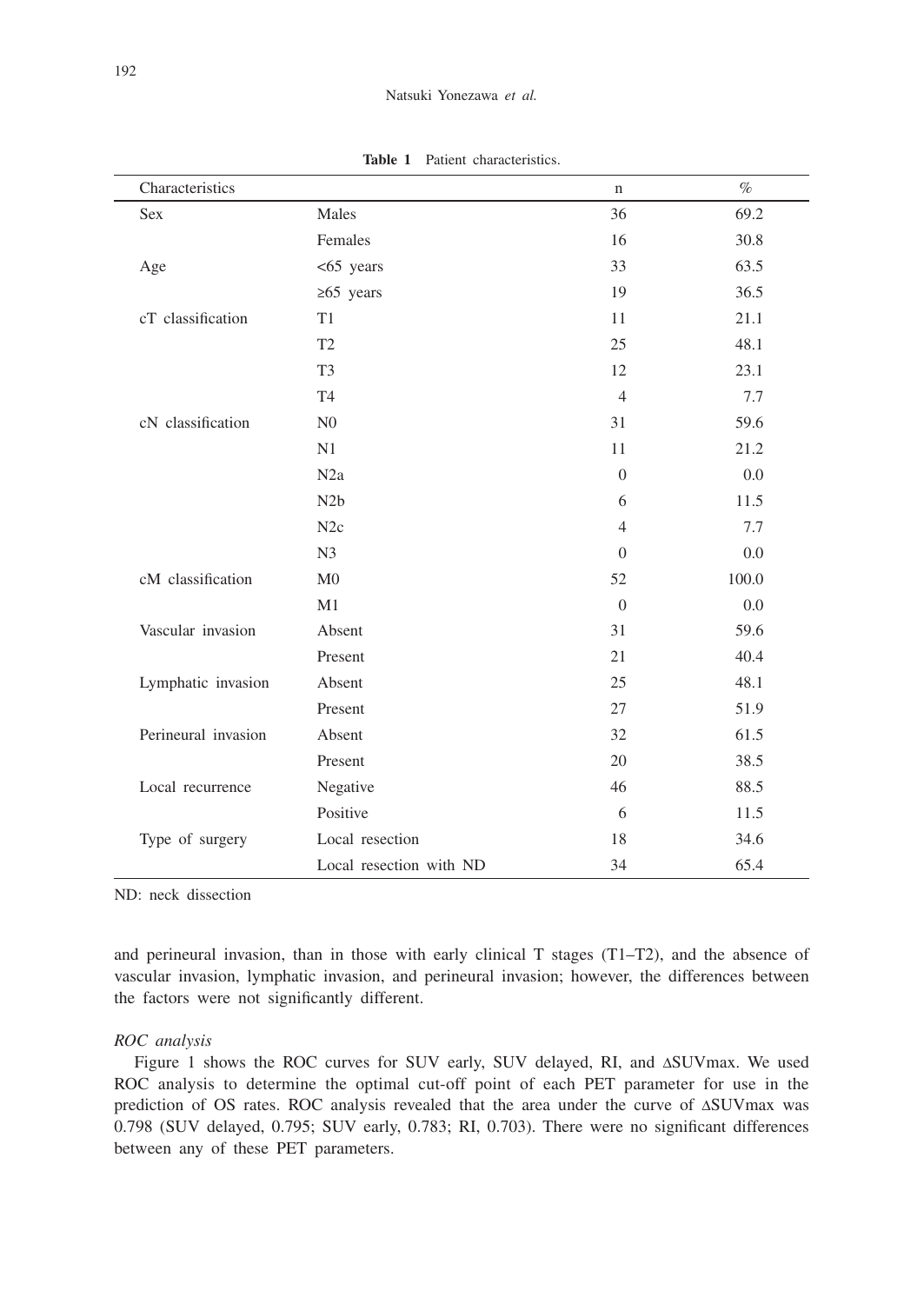|                     | SUV early         | SUV delayed      | RI                  | $\Delta$ SUV max |  |
|---------------------|-------------------|------------------|---------------------|------------------|--|
| Variables           | med (IQR)         | med (IQR)        | $med$ (IQR)         | $med$ (IQR)      |  |
| All cases           | 5.7(3.2–8.4)      | $6.2(3.9-9.2)$   | $14.0(8.3-19.6)$    | $0.8(0.3-1.5)$   |  |
| cT stage            |                   |                  |                     |                  |  |
| $T1-T2$             | $3.9(3.1-6.4)$    | $4.4(3.3-7.8)$   | $13.5(6.6-19.0)$    | $0.5(0.3-1.1)$   |  |
| $T3-T4$             | $8.8(7.0-10.6)$   | $10.3(7.9-12.8)$ | $15.2(10.6-20.1)$   | $1.4(0.8-1.9)$   |  |
| $p$ value           | < 0.01            | < 0.01           | 0.46                | < 0.01           |  |
| Vascular invasion   |                   |                  |                     |                  |  |
| Absent              | $4.0(3.0-7.3)$    | 4.4 $(3.2–8.3)$  | $12.9(6.6-18.6)$    | $0.5(0.3-0.9)$   |  |
| Present             | $6.9(5.6-8.8)$    | $8.2(5.9-10.2)$  | $15.7(12.9-21.4)$   | $1.1(0.9-1.7)$   |  |
| $p$ value           | 0.01              | < 0.01           | 0.07                | < 0.01           |  |
| Lymphatic invasion  |                   |                  |                     |                  |  |
| Absent              | 4.9 $(3.1–7.5)$   | $5.7(3.3-8.9)$   | $13.3(6.5-17.9)$    | $0.6(0.2-1.4)$   |  |
| Present             | 5.8(3.7–8.7)      | $7.2(4.4-9.4)$   | $15.5(11.3-20.9)$   | $0.9(0.5-1.6)$   |  |
| $p$ value           | 0.36              | 0.29             | 0.11                | 0.14             |  |
| Perineural invasion |                   |                  |                     |                  |  |
| Absent              | 4.1 $(3.0 - 7.5)$ | 4.5(3.2–8.6)     | $12.9(6.5-18.8)$    | $0.5(0.2-1.4)$   |  |
| Present             | 6.9(4.7–8.9)      | $7.8(5.6-11.1)$  | $15.6(13.2 - 20.7)$ | $0.9(0.8-1.6)$   |  |
| $p$ value           | 0.02              | 0.02             | 0.13                | 0.03             |  |

**Table 2** Correlation between PET parameters and clinical factors.

med: median, IQR: interquartile range



**Fig. 1** Receiver operating characteristic curves for SUV early, SUV delayed, RI, and ΔSUVmax for defining the respective cut-off points.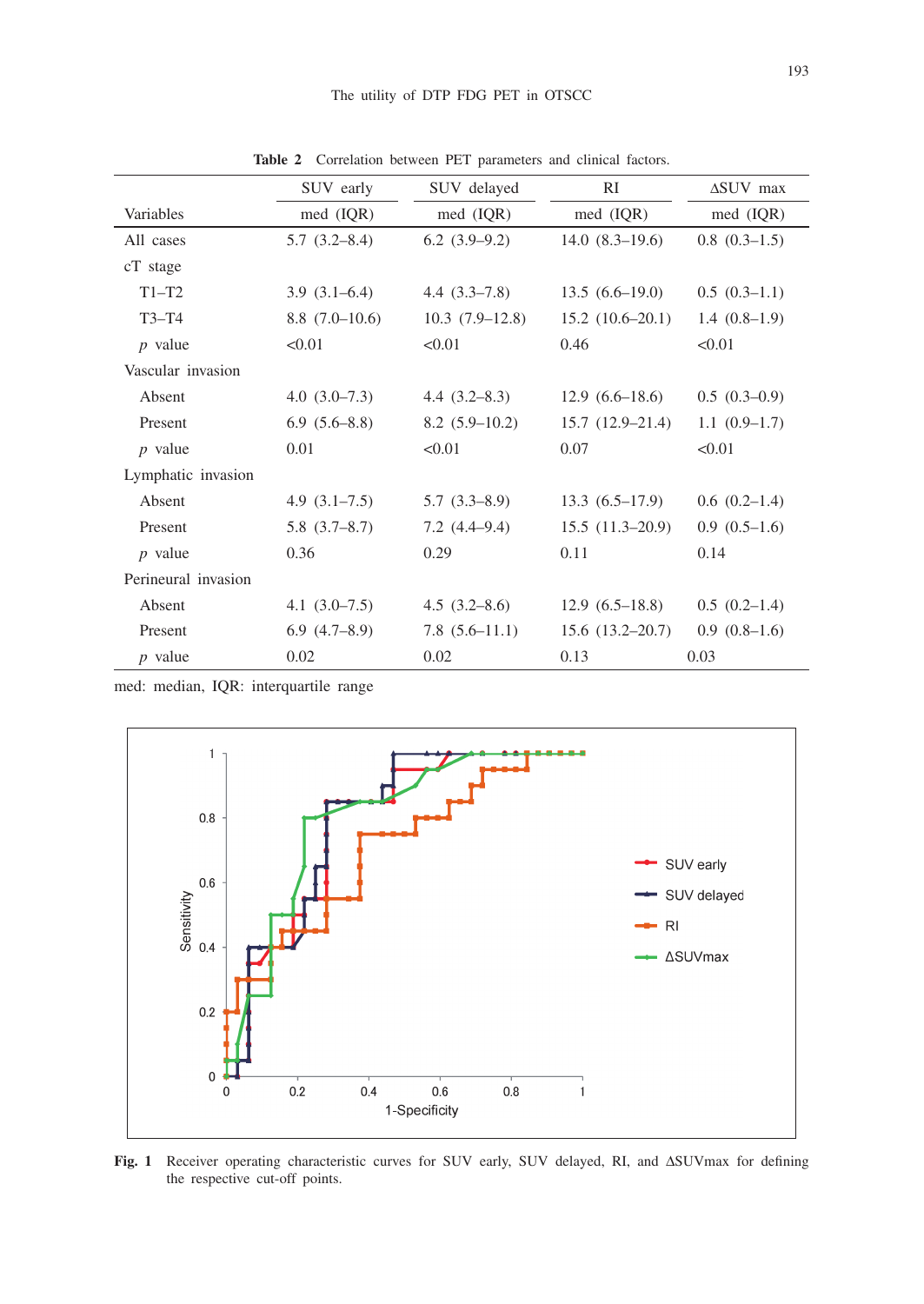#### *Survival analysis*

We found that the cut-off values from the ROC analysis provided a good separation between the higher and lower survival rate groups (Fig. 2). Patients with a low SUV early  $( $5.7$ )$  and low SUV delayed (< 6.5) had significantly better OS rates than those with a high SUV early ( $\geq$ 5.7) and a high SUV delayed ( $\geq 6.5$ ), with the OS rates being 92.0% and 39.1% respectively  $(p < 0.01$ ; Fig. 2a and b). Patients with a low RI  $(< 13.9\%)$  had a significantly better OS rate than those with a high RI ( $\geq 13.9\%$ ), with the OS rates being 87.5% and 45.5% respectively (*p*)  $= 0.01$ ; Fig. 2c). Patients with a low  $\Delta$ SUV max (< 0.9) had a significantly better OS rate than those with a high  $\Delta$ SUV max ( $\geq$  0.9), with the OS rates being 92.6% and 28.9% respectively  $(p < 0.01$ ; Fig. 2d). Table 3 lists the factors associated with OS according to the univariate analysis using the log-rank test. Patients with early clinical  $T$  stages ( $T1-T2$ ) and those who were negative for local recurrence had significantly higher OS rates than those with advanced clinical T stages (T3–T4) and those who were positive for local recurrence (80.2% vs  $45.8\%$ ;  $p = 0.001$  and 71.1% vs 20.0%;  $p = 0.002$ , respectively). Patients who had no perineural invasion had significantly higher OS rates than those with perineural invasion (80.1% vs 36.8%; *p* = 0.008). Patients with no vascular invasion had significantly higher OS rates than those with vascular invasion (76.4% vs  $45.0\%$ ;  $p = 0.032$ ). Age and lymphatic invasion were not significantly associated with OS rates ( $p = 0.30$  and  $p = 0.42$  respectively). The results of the multivariate analysis of the prognostic factors are presented in Table 4. Both ΔSUVmax (*p* < 0.01) and local



**Fig. 2** Kaplan–Meier curves for overall survival (OS) according to optimal cut-off point of SUV early (a), SUV delayed (b), RI (c), and  $\Delta$ SUVmax (d).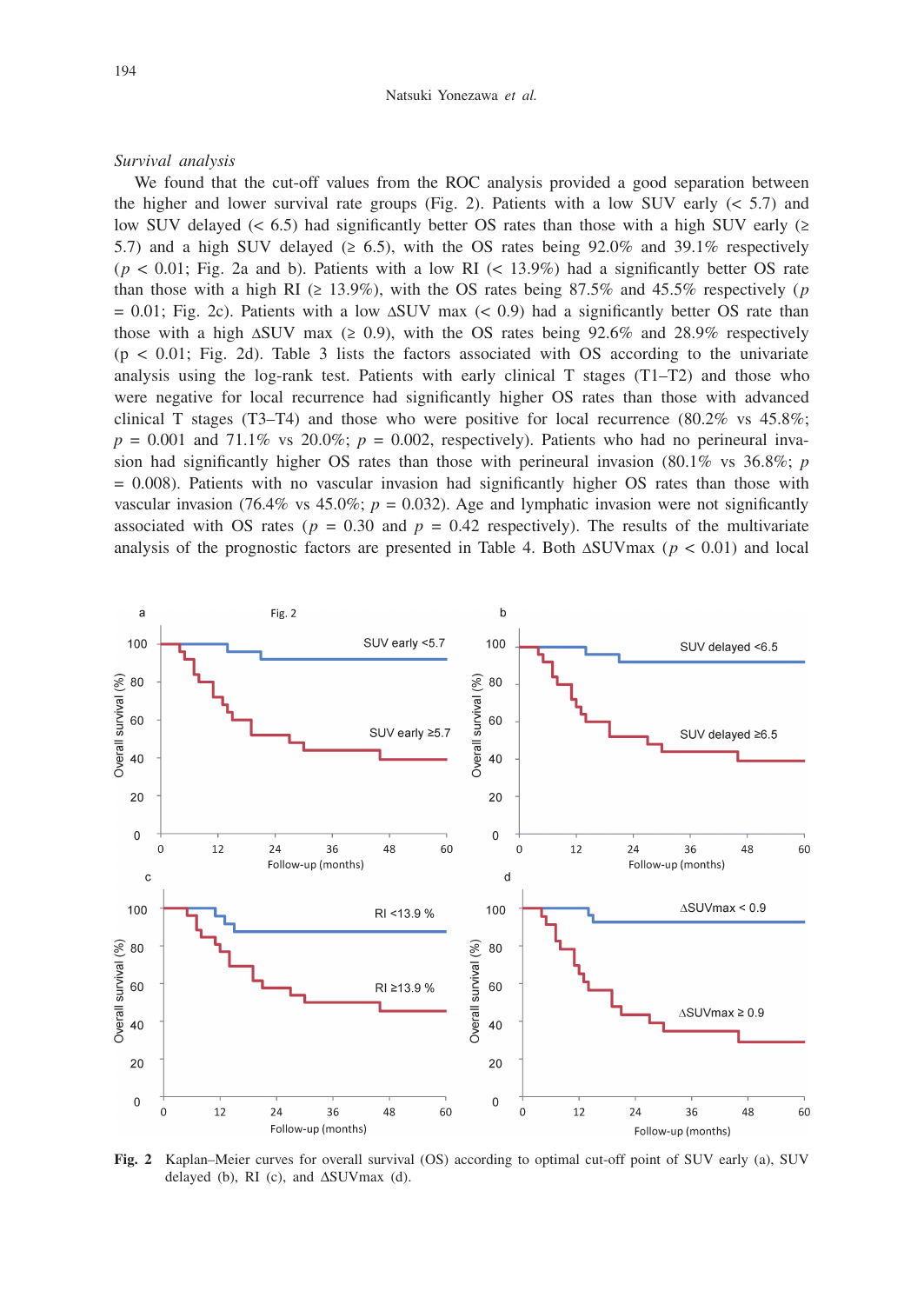recurrence rate ( $p = 0.02$ ) were identified as significant prognostic factors, but clinical T stage and perineural invasion (both  $p = 0.076$ ) were not identified as such.

| Variable            | $Cut-off$                | $p$ value  |
|---------------------|--------------------------|------------|
| Age                 | $<65$ vs. $>65$          | 0.30       |
| cT stage            | $T1 - T2$ vs. $T3 - T4$  | < 0.01     |
| Local recurrence    | Negative vs. positive    | ~< 0.01    |
| Perineural invasion | Absent vs. present       | ${}< 0.01$ |
| Vascular invasion   | Absent vs. present       | 0.03       |
| Lymphatic invasion  | Absent vs. present       | 0.42       |
| SUV early           | $5.7$ vs. ≥5.7           | ~< 0.01    |
| SUV delayed         | $<6.5$ vs. $>6.5$        | ~< 0.01    |
| RI                  | $<$ 13.9 vs. $\geq$ 13.9 | 0.01       |
| <b>ASUV</b> max     | $< 0.9$ vs. $\ge 0.9$    | ~< 0.01    |

**Table 3** Univariate analysis for overall survival using the log-rank test.

**Table 4** Univariate and Multivariate Cox proportional hazards model for overall survival

|                       | Univariate analysis |                | Multivariate analysis |      |                |            |
|-----------------------|---------------------|----------------|-----------------------|------|----------------|------------|
| Variable              | <b>HR</b>           | 95%CI          | $p$ value             | HR   | 95%CI          | $p$ value  |
| cT stage              | 3.14                | $1.30 - 7.60$  | 0.01                  |      |                |            |
| Vascular invasion     | 2.45                | $1.01 - 5.97$  | 0.04                  |      |                |            |
| Perineural invasion   | 3.09                | $1.25 - 7.66$  | 0.01                  |      |                |            |
| Local recurrence      | 3.72                | $1.41 - 9.83$  | ${}< 0.01$            | 3.60 | $1.26 - 10.29$ | 0.02       |
| delayed<br><b>SUV</b> | 9.36                | $2.70 - 32.41$ | < 0.01                |      |                |            |
| RI                    | 3.95                | $1.42 - 10.99$ | < 0.01                |      |                |            |
| <b>ASUV</b> max       | 11.38               | $3.17 - 40.84$ | < 0.01                | 8.43 | $2.23 - 31.83$ | ${}< 0.01$ |

HR: hazard ratio, CI: confidence interval

#### DISCUSSION

The present study may be the first to describe  $DTP$  <sup>18</sup>F-FDG PET parameters for use as prognostic factors for OTSCC patients. The ROC analysis revealed that the area under the curve for ΔSUVmax was larger than for SUV early, SUV delayed, and RI. This indicates that ΔSUVmax was the best parameter for the prediction of the prognosis of OTSCC patients. Additionally, ΔSUVmax was identified as an independent prognostic factor for OS in the multivariate analysis. Our results suggest that DTP <sup>18</sup>F-FDG PET may provide useful information for OTSCC patients.

STP 18F-FDG PET has previously been used for predicting prognosis. Although SUVmax is the most commonly utilized PET parameter, the prognostic value of SUV remains a controversial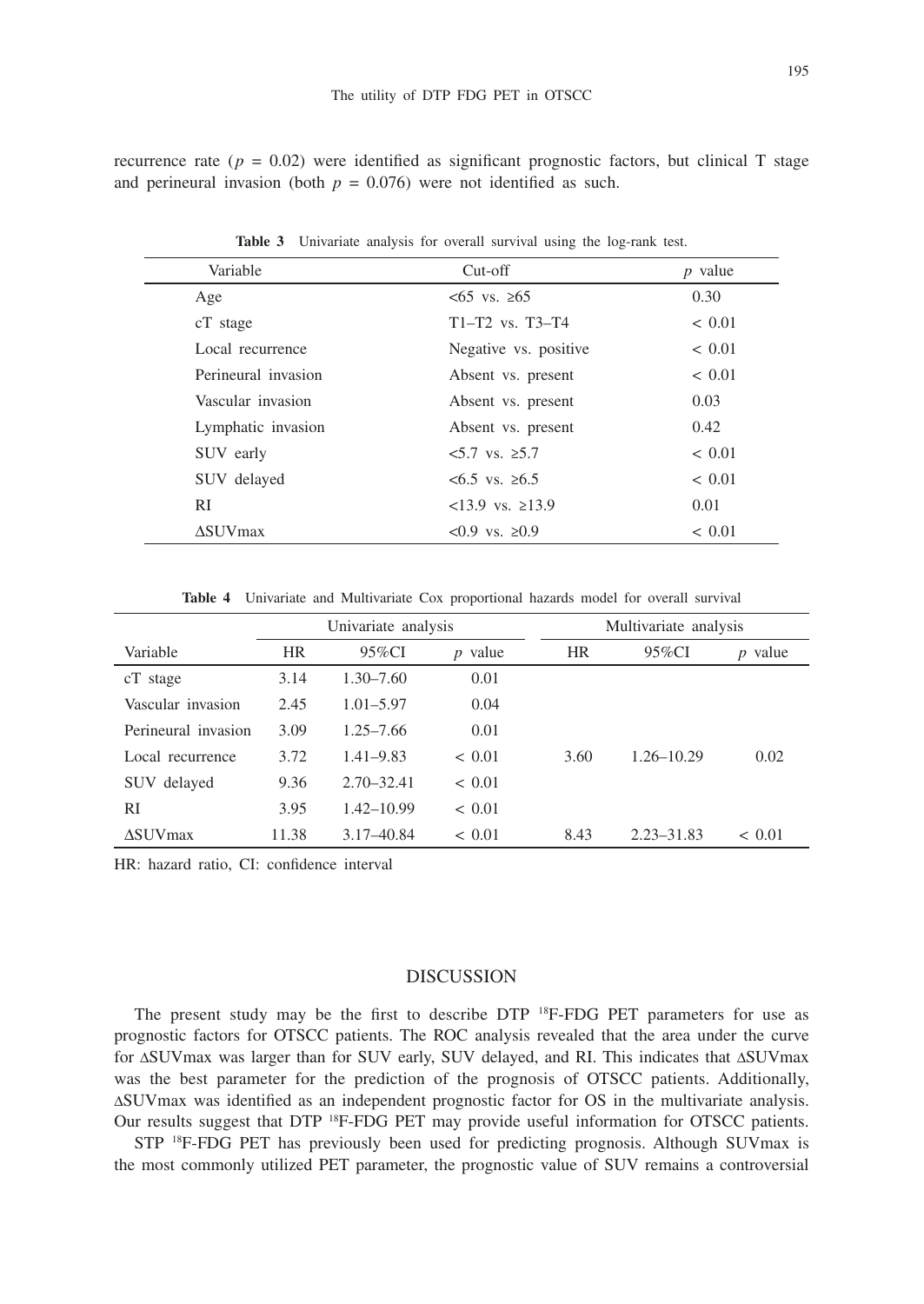issue. Several authors<sup>5.7)</sup> have demonstrated that a high SUV max for the primary tumor predicts a poor outcome, while other studies<sup>8,9)</sup> have indicated that SUVmax was not associated with prognosis. Allal *et al.*5) studied 120 head and neck cancer patients and found that an SUV for the primary tumor of  $\geq 3.5$  was an independent prognostic factor for disease-free survival (DFS). In a study on 24 patients, Suzuki *et al.*6) indicated a significant association between an SUVmax for primary oral squamous cell carcinoma of > 12 and a shorter 3-year OS. Doi *et al.*7) reported that in 31 maxillary sinus cancer patients, SUVmax values for the primary tumor of  $\geq 16$  and  $\geq$ 17 were predictors of progression-free survival (PFS) and OS respectively. Koyasu *et al.*8) found no association between primary tumor SUVmax values of > 10 and disease-specific survival in 108 head and neck squamous cell carcinoma patients, while Lee *et al.*9) found that SUVmax was not an independent prognostic factor in a multivariate analysis involving 57 OTSCC patients.

DTP 18F-FDG PET imaging provides additional information on the dynamics of glucose metabolism, as 18F-FDG uptake in malignant tumor cells increases for several hours after administration. In general, overexpression of glucose transporters and enhancement of hexokinase activity are related to high  ${}^{18}F$ -FDG uptake in various tumor cells.<sup>14)  ${}^{18}F$ -FDG uptake is associ-</sup> ated with cellular proliferation in head and neck cancers.15,16) On delayed time point imaging, an increased cellular proliferation rate and two types of proteins may contribute to increased  $18F-FDG$  uptake.<sup>11)</sup> Additionally, the RI calculated using DTP  $18F-FDG$  PET has been reported to reflect the expression of hexokinase, and may be an index of the phosphorylation rate.<sup>17)</sup> Several studies<sup>18-21)</sup> have shown that RI can be used as a prognostic factor. Shimizu *et al.*<sup>18)</sup> demonstrated that RI was an independent predictor of recurrence-free survival (RFS) in 284 non-small-cell lung cancer (NSCLC) patients. Sanghera *et al.*19) indicated that 12 head and neck cancer patients with an RI > 16% had lower survival, while Abgral *et al.*<sup>20)</sup> found that an RI  $\geq$  19.5% was a significant prognostic factor for RFS in 70 head and neck cancer patients. Shimizu *et al.*21) also reported that in 69 oral squamous cell carcinoma patients who underwent retrograde superselective intra-arterial chemotherapy and daily concurrent radiotherapy, pre-treatment RI was significantly associated with OS and DFS. Our study revealed that an  $RI \geq 13.9\%$  predicted poor OS. We found that RI was not an independent prognostic factor according to the multivariate analysis, but that  $\Delta$ SUVmax was. Chen *et al.*<sup>12)</sup> also found that a  $\Delta$ SUVmax > 1 for the primary tumor was significantly associated with PFS in 117 NSCLC patients. Moreover, Jin *et al.*<sup>13)</sup> indicated that a ΔSUVmax > 3.5 could predict PFS in 115 NSCLC patients. To our knowledge, there have been no such reports for OTSCC patients.

Our ROC analysis revealed the ΔSUVmax was more accurate for predicting prognosis than RI. ΔSUVmax, SUV early, and SUV delayed showed similar performances. In this study, about 70% of OTSCC patients had an early T stage at the time of initial diagnosis. Moreover, a large number of patients had low SUV early. RI depends on SUV early, and hence there is a difference in diagnostic accuracy between ΔSUVmax and RI. In the current study, change in 18F-FDG uptake over time appears to reflect the aggressiveness of tumors. DTP 18F-FDG PET scans may present an advantage, as they permit observation of the changes in <sup>18</sup>F-FDG uptake over time. Volume-based parameters such as metabolic tumor volume and total legion glycolysis do not include the time element. Our indications are that high <sup>18</sup>F-FDG uptake is associated with poor outcome, and these patients may need to receive an aggressive medical treatment. DTP 18F-FDG PET also has a few disadvantages. Firstly, the radiation exposure dose to the patient may increase, and secondly, the DTP procedure takes more time than an STP PET scan.

This study had several limitations. First, it was a single institution retrospective study involving a small number of patients. Several larger multicenter studies and a prospective randomized study are needed to verify our results. Second, we evaluated 18F-FDG uptake using SUVmax. Although it is one of the most important PET parameters, it may only represent the highest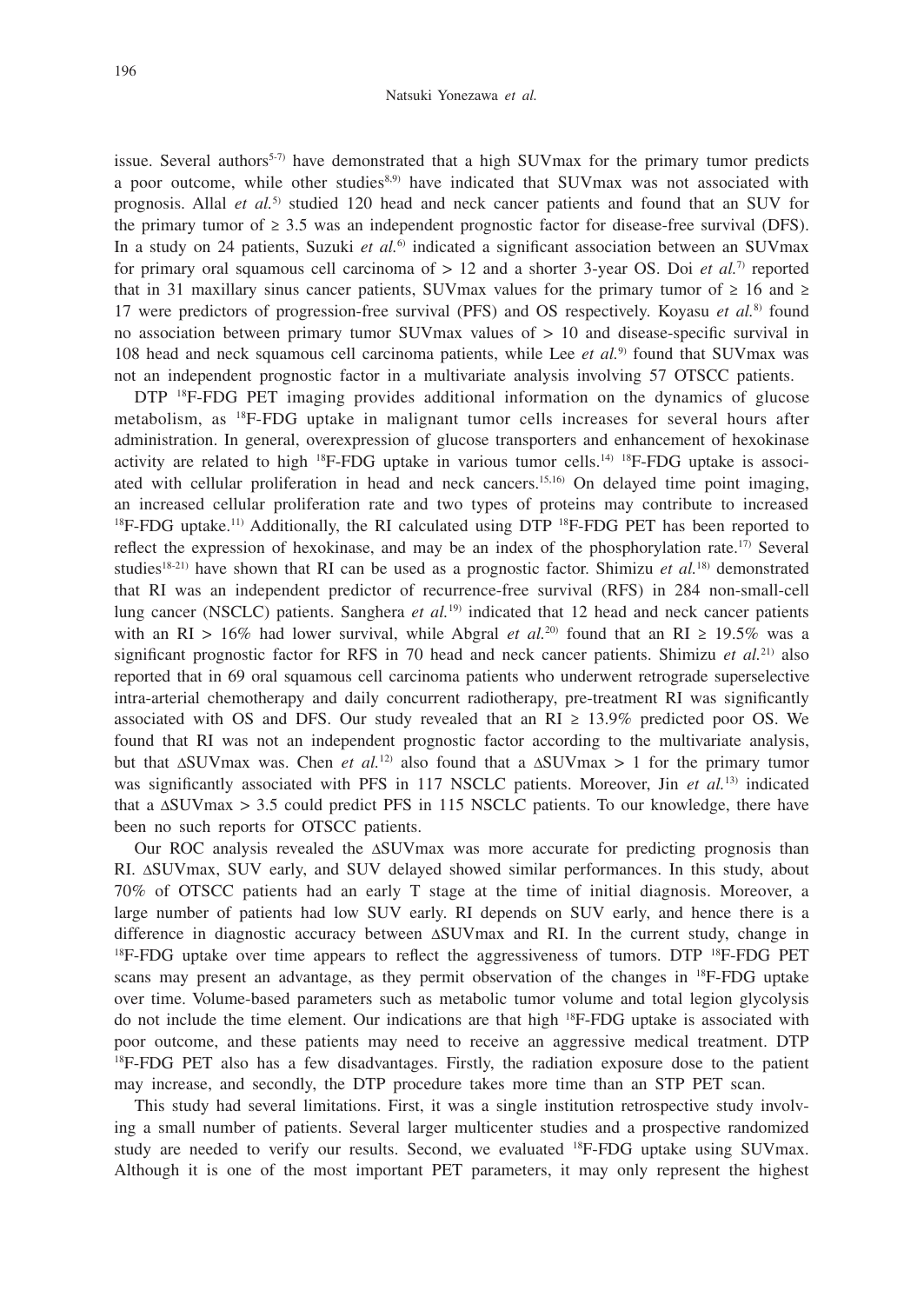intensity of 18F-FDG uptake in a single pixel, and may not reflect the metabolic activity of the whole tumor mass. Recently, volume-based parameters such as metabolic tumor volume and total lesion glycolysis have been reported to provide better prognostic information than SUVmax.<sup>8,9,22)</sup> In conclusion, ΔSUVmax calculated using DTP 18F-FDG PET imaging may be an additional prognostic factor in OTSCC.

## ACKNOWLEDGEMENTS

We are grateful to all patients who contributed to this study.

# CONFLICT OF INTEREST

The authors have no conflicts of interest to declare.

## **REFERENCES**

- 1) Torre LA, Bray F, Siegel RL, Ferlay J, Lortet-Tieulent J, Jemal A. Global cancer statistics, 2012. *CA Cancer J Clin*, 2015; 65: 87–108.
- 2) Warnakulasuriya S. Global epidemiology of oral and oropharyngeal cancer. *Oral Oncol*, 2009; 45: 309–316.
- 3) Moore SR, Johnson NW, Pierce AM, Wilson DF. The epidemiology of tongue cancer: a review of global incidence. *Oral Dis*, 2000; 6: 75–84.
- 4) Higgins KA, Hoang JK, Roach MC, Chino J, Yoo DS, Turkington TG, *et al.* Analysis of pretreatment FDG-PET SUV parameters in head-and-neck cancer: tumor SUVmean has superior prognostic value. *Int J Radiat Oncol Biol Phys*, 2012; 82: 548–553.
- 5) Allal AS, Slosman DO, Kebdani T, Allaoua M, Lehmann W, Dulguerov P. Prediction of outcome in head-and-neck cancer patients using the standardized uptake value of 2-[18F]fluoro-2-deoxy-D-glucose. *Int J Radiat Oncol Biol Phys*, 2004; 59: 1295–1300.
- 6) Suzuki H, Hasegawa Y, Terada A, Hyodo I, Nakashima T, Nishio M, *et al.* FDG-PET predicts survival and distant metastasis in oral squamous cell carcinoma. *Oral Oncol*, 2009; 457: 569–573.
- 7) Doi H, Kitajima K, Fukushima K, Kawanaka Y, Mouri M, Yamamoto S, *et al.* SUVmax on FDG-PET is a predictor of prognosis in patients with maxillary sinus cancer. *Jpn J Radiol* 2016; 34: 349–355.
- 8) Koyasu S, Nakamoto Y, Kikuchi M, Suzuki K, Hayashida K, Itoh K, *et al.* Prognostic value of pretreatment 18F-FDG PET/CT parameters including visual evaluation in patients with head and neck squamous cell carcinoma. *AJR Am J Roentgenol*, 2014; 202: 851–858.
- 9) Lee SJ, Choi JY, Lee HJ, Baek CH, Son YI, Hyun SH, *et al.* Prognostic value of volume-based 18Ffluorodeoxyglucose PET/CT parameters in patients with clinically node-negative oral tongue squamous cell carcinoma. *Korean J Radiol*, 2012; 13: 752–759.
- 10) Abgral R, Le Roux PY, Rousset J, Querellou S, Valette G, Nowak E, *et al.* Prognostic value of dualtime-point 18F-FDG PET-CT imaging in patients with head and neck squamous cell carcinoma. *Nucl Med Commun*, 2013; 34: 551–556.
- 11) Cheng G, Torigian DA, Zhuang H, Alavi A. When should we recommend use of dual time-point and delayed time-point imaging techniques in FDG PET? *Eur J Nucl Med Mol Imaging*, 2013; 40: 779–787.
- 12) Chen HH, Lee BF, Su WC, Lai YH, Chen HY, Guo HR, *et al.* The increment in standardized uptake value determined using dual-phase 18F-FDG PET is a promising prognostic factor in non-small-cell lung cancer. *Eur J Nucl Med Mol Imaging*, 2013; 40: 1478–1485.
- 13) Jin F, Zhu H, Fu Z, Kong L, Yu J. Prognostic value of the standardized uptake value maximum change calculated by dual-time-point 18F-fluorodeoxyglucose positron emission tomography imaging in patients with advanced non-small-cell lung cancer. *Onco Targets Ther*, 2016; 19: 2993–2999.
- 14) Waki A, Kato H, Yano R, Sadato N, Yokoyama A, Ishii Y, *et al.* The importance of glucose transport activity as the rate-limiting step of 2-deoxyglucose uptake in tumor cells in vitro. *Nucl Med Biol*, 1998; 25: 593–597.
- 15) Minn H, Lapela M, Klemi PJ, Grénman R, Leskinen S, Lindholm P, *et al.* Prediction of survival with